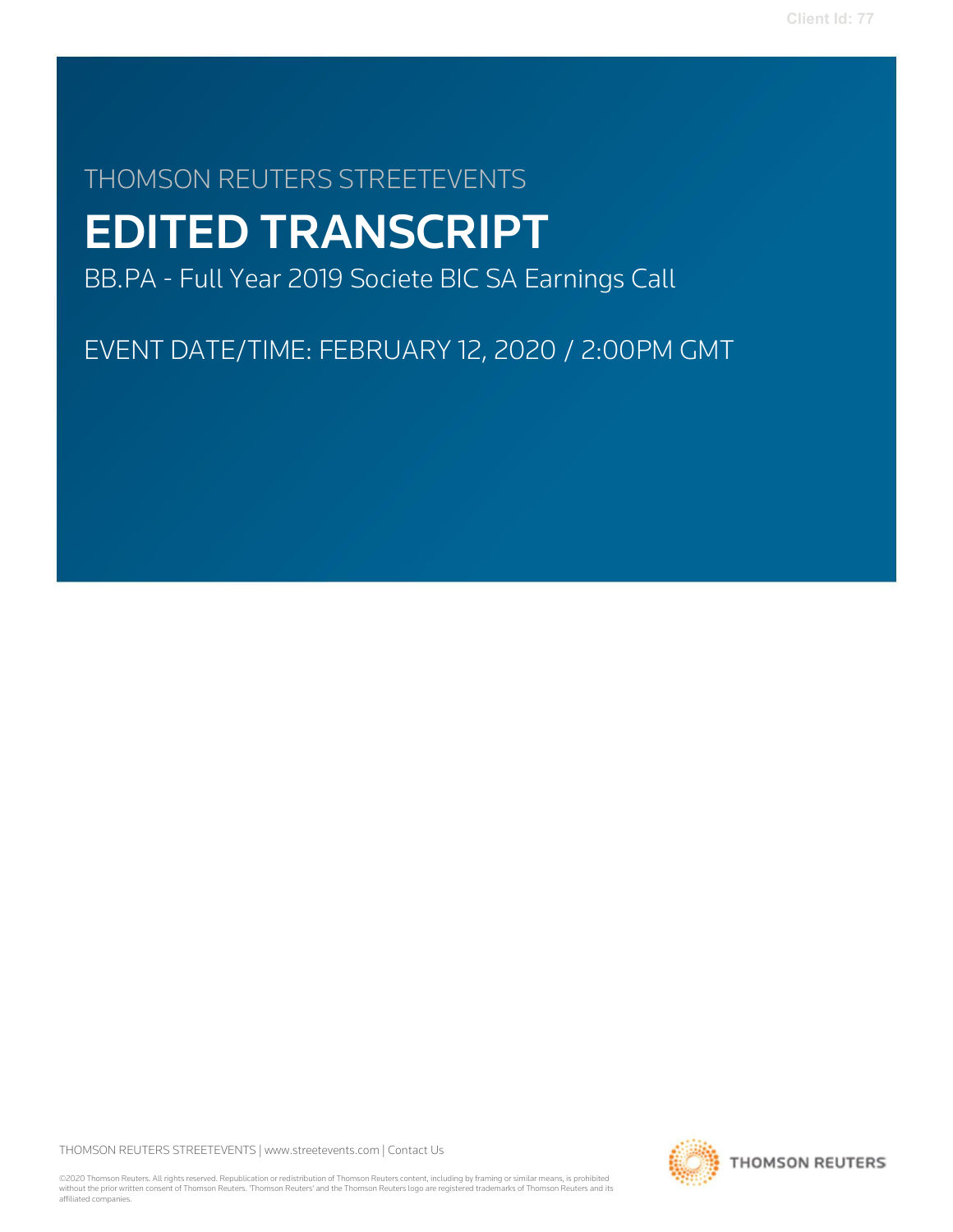#### C O R P O R A TE P A R TICI P A N TS

Gonzalve Bich Société BIC SA - CEO & Director James DiPietro Société BIC SA - CFO & Executive VP Sophie Palliez-Capian Société BIC SA - VP of Corporate Stakeholder Engagement and External & IR Director

## CONFERENCE CALL PARTICIPANTS

Charles-Louis Scotti Kepler Cheuvreux, Research Division - Research Analyst Marie-Line Fort Societe Generale Cross Asset Research - Equity Analyst Nicolas Langlet Exane BNP Paribas, Research Division - Research Analyst

#### **PRESENTATION**

#### **Operator**

Hello, and welcome to the BIC's Full Year 2019 Results Call.

My name is Mahan, and I'll be your coordinator for today's event. (Operator Instructions)

I will now hand over to your host, Sophie Palliez-Capian, to begin today's conference. Thank you.

Sophie Palliez-Capian - Société BIC SA - VP of Corporate Stakeholder Engagement and External & IR Director

Thank you. Good morning and good afternoon, everyone, and welcome to our full year 2019 earnings call.

Our agenda today will be the following. Gonzalve Bich, our CEO, will give you an overview of our full year results performance. Then James DiPietro, our CFO, will take you through our consolidated financial results in detail. And finally, Gonzalve will conclude the call with our thoughts and guidance 2020 before moving to the Q&A session.

Let me leave the floor to Gonzalve.

#### Gonzalve Bich - Société BIC SA - CEO & Director

Thank you, Sophie. And good day, everyone.

Let me begin by saying that, while we saw pockets of growth and momentum in our markets, overall our 2019 top line performance was disappointing and fell below our expectations. We started the year expecting to deliver a slight increase in organic netsales and finished with a decrease of 1.9%. Like many consumer packaged goods companies today, we're operating in a tough trading environment, facing market-driven challenges in numerous geographies.

The strongest of headwinds come from a noticeable slowdown and, in some cases, decline in our three categories. However, I think it's important to highlight that in this context we had robust sell-out performance and grew or maintained share in 80% of the major category-country combinations in which we measure market share. For example, in Stationery, we performed particularly well and gained market share in South Africa for the fifth consecutive year, driven by consistent and successful back-to-school selling periods. In Shavers, we outperformed the market in all of our geographies. We finished the year with plus 1.9-point share gain in the U.S. and also grew share in Russia for the fourth consecutive year, thanks to our flex hybrid range. The only market in which we lost share was France, down 40 basis points, although we managed to increase profitability. Finally, although

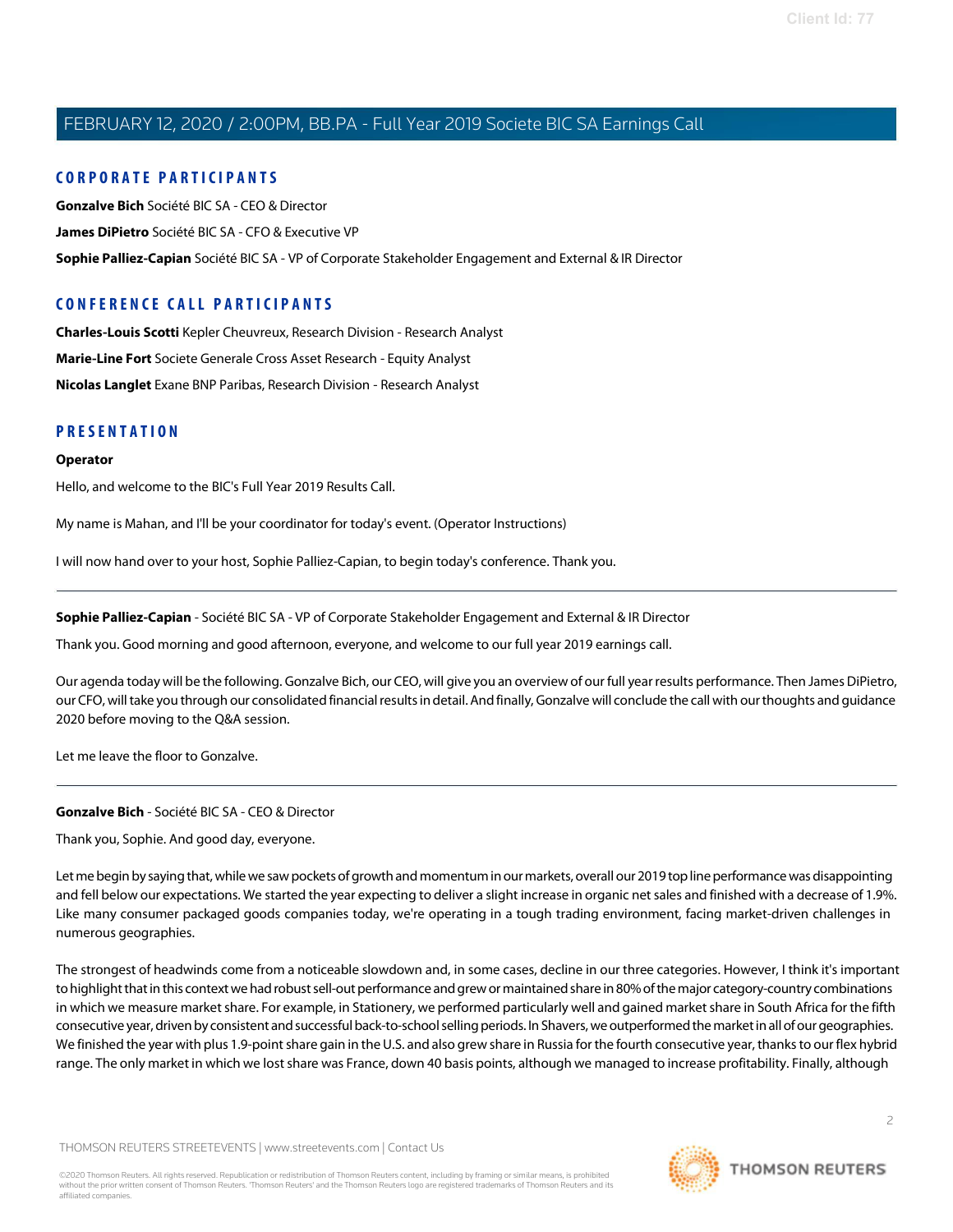the U.S. pocket lighter market ended with a significant 8.2% drop in volume and 5.9% drop in value compared to a flat market performance in 2018, we continued to outperform both the pocket and utility lighter markets.

Some of our low lights included back-to-school sell-in and sell-out in both the U.S. and Mexico, where delivery of our sales objectives fell below expectations. We also underperformed in India as we continued tostruggle with the high level of inventory carried by superstockistsin a fragmented and complex route to market. In response to this trading environment, our team is focused on excellence and execution, fighting daily for greater onshelf availability and increased visibility across all trade channels.

E-commerce grew by 13% in 2019 with expanded distribution in high-traffic sites such as Amazon, eBay, Wish and Rakuten. We demonstrated our ability to seize new growth opportunities in fast-growing regions with the integration of HACO Industries in Kenya; and the acquisition of Nigeria's #1 stationery manufacturer, Lucky pens. These moves will augment and strengthen our presence in Africa, reinforcing our competitive positions in this future growth region. To support net sales growth, we invested, we continued to invest in targeted brand support with an increased focus on return on investment. Finally, despite a soft top line as well as FX and raw material headwinds, we achieved our initial full year profitability goals by delivering 17% normalized income from operations margin.

A year ago, we embarked on an ambitious transformation journey. At the end of 2019, we were fully on track in each of the 4 pillars of our transformation: efficiency, innovation, consumer centricity and omnichannel. We started to deliversavingsthrough a number of cost effectiveness programs, including the establishment of a centralized procurement organization. We also improved productivity across our supply chain and manufacturing processes, building the foundations to achieve EUR 45 million annualized savings by the end of 2022.

A key objective of our transformation is to ground our organization on consumer insight as a compelling brand bringing relevant products to the market. We've achieved important milestones in 2019, including the creation of a global market and consumer insights team which merges our stationery and shaver design and engineering capabilities, allowing for greater cross-fertilization of projects and technology. We saw the first tangible benefits of this innovation mindset with the acceleration of our patent submissions, up 20% last year; and the presentation of the Next BIC Thing, our collaborative, innovative platform, at the 2020 CES show in Las Vegas. Last year, we also invested in and implemented a global CRM platform allowing us to connect and engage with over 1 million consumers around the world. Additionally, we're on track towards our 2022 goal to achieve 10% net sales online, with our new e-commerce team onboard. Thanks to a more compelling customer and consumer offer, we grew in all channels, with sales doubling on marketplaces and growth of 50% with Amazon.

In line with our BIC 2022 Invent the Future plan, we are evolving the way we run the company in terms of efficiency, productivity and consumer-focused growth. This is crucial to sustain both long-term growth and profitability. Despite short-term headwinds, I'm convinced that our categories have solid potential that can be leveraged by becoming more agile, innovative and consumer centric. While executing the plan, we will continue to evolve our business. Our persistent focus on innovation to drive growth in our 3 categories and expanding in markets and channels where we have both the ability and the right to win will create sustainable value.

Now a few high-level comments on our 2019 financial performance, which Jim will provide more details on in a few minutes.

Full year 2019 net sales were down 1.9% on a comparative basis at EUR 1.949,4 billion. As previously mentioned, this is the low end of our revised guidance and softer than we initially expected. Normalized IFO margin was 17%, down 110 basis points versus last year, while normalized EPS group share was EUR 5.47, down 6.8%. Our net cash position remained strong at EUR 146.9 million.

Before turning to shareholder remuneration, I'd like to spend a couple of minutes on our 2019 nonfinancial performance. Since the company was founded a little over 75 years ago, sustainability has been an essential part of our day-to-day operations. Today, I'm convinced that the 5 pillars of our sustainability program will not only reduce our impact on the planet over time, but they will also have a material positive impact on our long-term competitive advantage, improving our operational performance and creating meaningful value. As these examples show, we made significant progress in 2019. We've decreased our direct CO2 emissions by 1%; and used 76% of renewable electricity across our worldwide operations, an 8-point increase compared to 2018. In Lighters, 100% of the electricity we used came from renewable resources.

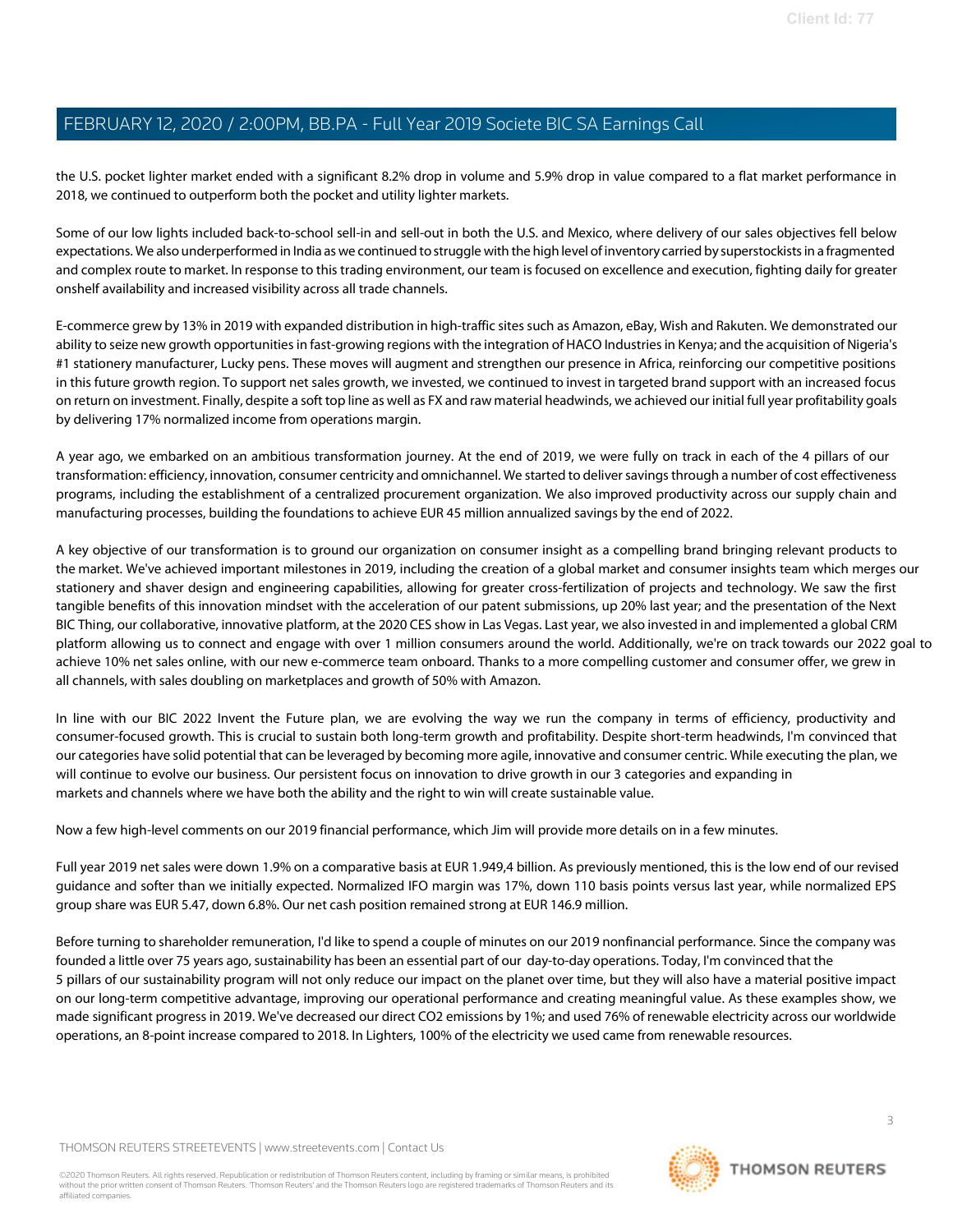We believe that providing our employees with a safe workplace is a prerequisite to excellence, and we are aiming for 0 accidents by 2025. This is an ambitious target requiring the intensification of our safety procedures; and the full development and adoption of a genuine health, safety and well-being culture across all our operations. In 2019, the number of reportable accidents decreased 12%, and 55 of our sites achieved 0 accidents. Although this is significant progress, I won't be satisfied until there are 0 accidents, and until that time, we will continue to pursue our safety goals tirelessly.

As a company inherently involved with education, we believe that improving livesthrough education and promoting the developmental benefits of handwriting is part of our calling. And since 2018, we have improved the learning conditions of 61 million children globally.

Consistent with our capital allocation policy and based on the solid 2019 cash generation, the Board will propose the payment of an ordinary dividend of EUR 3.45 per share to the shareholders at the AGM next May 20th, unchanged versus last year.

Let's now take a closer look at how our 3 categories performed during the year, beginning with Stationery.

While markets remained highly competitive, we pursued growth in e-commerce, invested in innovative products and grew market share in most of the countries in which we operate. However, our performance was negatively impacted by the decrease in Cello net sales in India and by Latin America's soft results. In Europe, we outperformed flat markets, growing share in key countries such as France and the U.K., where I'm pleased to say that both added-value products and new products performed well. Our e-commerce business in Europe grew double digit and weighed positively on our overall European Stationery results.

In the U.S., the Stationery market grew slightly by 0.5 points in value, and we were in line with the market. However, our overall performance in the region was impacted by a soft sell-out during back-to-school, as mentioned during our Q3 call. Nevertheless, we outperformed the market in added value segments, and I'm proud to see BodyMark's growing success. For example, it's now #1 selling item at one of our major customers. We also enjoyed a solid performance in e-commerce, gaining share in most of our segments and reaching 13% market share in value for the full year.

In Africa, we launched our new East African subsidiary following the HACO Industries acquisition. In 2019, we also acquired Nigeria's #1 writing instruments player, Lucky Stationery.

Elsewhere and on a slightly less-positive note, in Latin America, the year was negatively impacted by several factors, including a soft back-to-school season in Mexico in a highly competitive market. By contrast, in Brazil we outperformed the declining market, driven by great in-store execution and distribution efforts, gaining share in both permanent marker and coloring. Finally, in India, I reiterate it was a very difficult year for us. We operated in a complex market environment where the recovery wasslower than expected, and we were impacted by the high level ofsuperstockist inventory. Additionally, ourstrategy of portfolio streamlining initiated last year has yet to bear fruit even though our champion brands in the over INR 10 segment continued to perform well.

Let's now turn to Lighters. Overall, the category was challenged by a declining U.S. pocket lighter market affecting our sell-in performance. For the full year, the market was down 8.2% in volume and 5.9% in value. In the face of this, we maintained market share in both volume and value. I should highlight that the U.S. utility market continues to be up mid-single digits in value; and we outperformed the market, gaining 3.8 points in value share with additional distribution in modern mass market channel. Additionally, we continue to grow oursleeve business, now representing 36.5% of net sales.

In both Europe and Latin America, we grew net sales low single digits. In Europe, we increased prices across the region and launched our first lighter advertising campaign in several countries. More specifically, the fourth quarter wasflattish, as we anniversaried strong comp at the end of last year, ahead of the price increase implementation. In Latin America, both Brazil and Mexico grew on average mid-single digits driven by a price increase in Brazil and distribution gains in the convenience store channel in Mexico.

Lastly, in shaver, we had a solid year as we regained our momentum. Thanks to the outstanding effort of the team and despite adverse market trends, we outperformed our major markets in North America, Europe and developing markets. Sell-in performance was also robust throughout our geographies, with net sales growing mid-single digit.

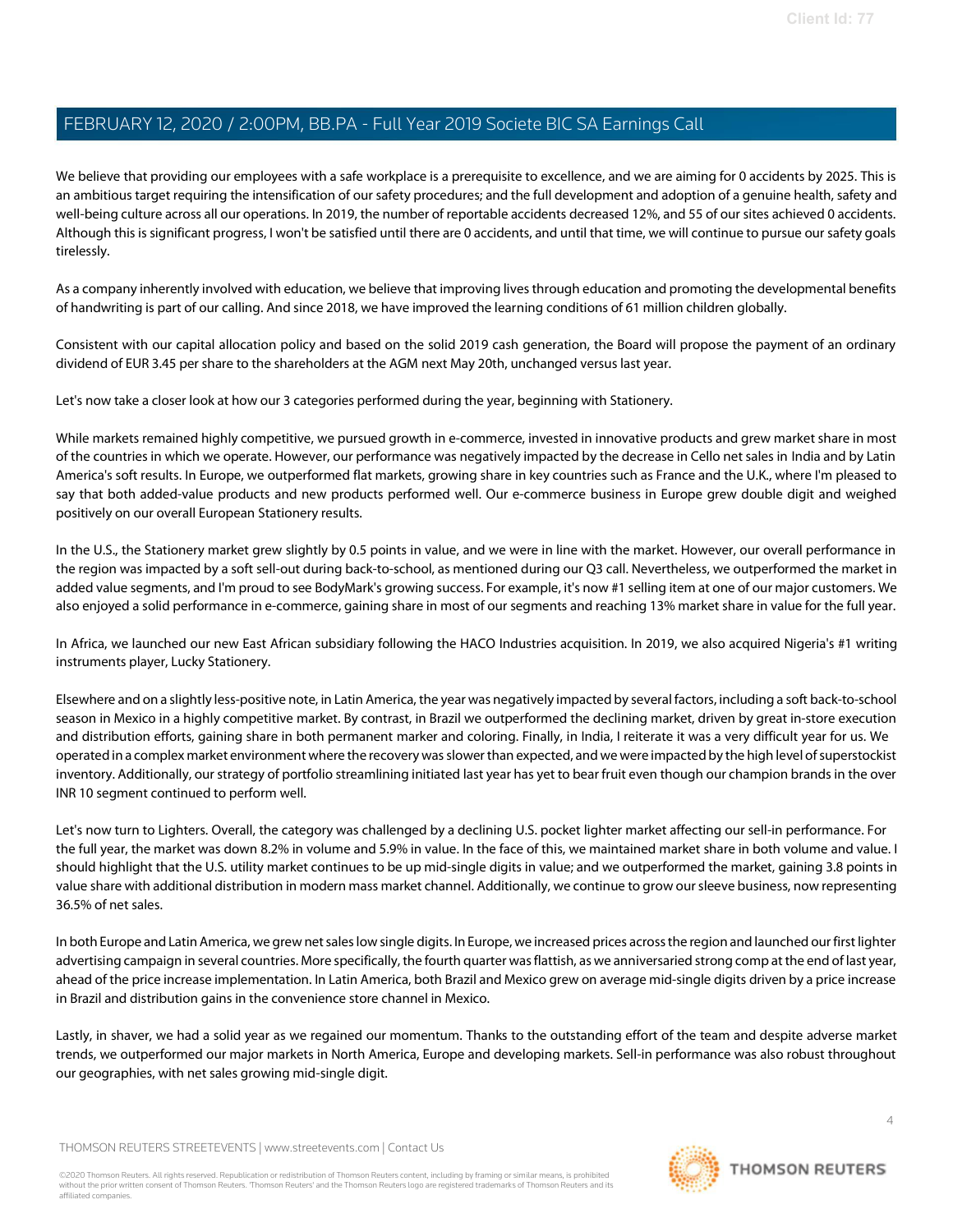To give you a few examples. In Europe, the success of both added-value and new products, including our BIC Flex and BIC Flex Hybrid ranges, boosted our performance in both Eastern and Western Europe. In the U.S., while the one-piece shaver market continued to be highly competitive, declining mid-single-digit in value, BIC showed strong results fueled by market outperformance in the 1-piece female segment, in which we gained 3.3 points of value share. Here again I'd like to highlight the success of new product launches such as BIC Soleil Click 5 and our new online brands Made For YOU. Even so, the fourth quarter performance was soft by comparison, as we anniversaried the delivery of 2019 new product pipe fill in Q4 2018. In Latin America, we performed solidly in Mexico, where in a competitive and declining market we gained 1 value point in share, boosted by distribution gains, the robust performance of premium products and the new launches of the BIC Flex 3 Hybrid and BIC Soleil Click 5. In Brazil, our trade-up strategy paid off, lifting the performance of our 3-blade offerings. And we reached a historical record high in market share with 28.2% in volume and 21.9% in value share.

This concludes our operating review. I'll now turn it over to Jim to take you through our consolidated results.

#### James DiPietro - Société BIC SA - CFO & Executive VP

Thank you, Gonzalve.

I'll begin by reviewing the net sales results for both the fourth quarter and full year 2019.

Regarding the fourth quarter, on an as-reported basis, fourth quarter net sales were down 1.9% versus last year. On a comparative basis, net sales were down 3.8%. Currency fluctuations had a favorable impact of 1.6%. This is mainly due to the stronger U.S. dollar versus the euro. The perimeter impact adjustment includes the sales for HACO Industries and Lucky Stationery Nigeria acquisitions as well as the net sales impact from the BIC Sport divestiture. As a reminder, due to Argentina hyperinflation, we are excluding Argentina from our comparative basis sales results.

For the full year 2019, net sales were EUR 1.9494 billion, flat as reported and down 1.9% on a comparative basis. Here again the favorable impact of currency fluctuations of 2.3% was mainly due to the U.S. dollar.

On Slide 12, you can see the key elements of our summarized P&L results. Full year 2019 gross profit margin came in at 50.1% compared to 52% for 2018. Full year 2019 normalized IFO was EUR 331.8 million compared to EUR 352.4 million last year, with normalized IFO margin of 17% versus 18.1% in 2018.

I'll now review the normalized IFO margin change versus last year for both the fourth quarter and full year, starting with the fourth quarter. Cost of production was unfavorable 1.4 points versus last year. Total Brand support investments were higher by 0.1 points, while OpEx and other expenses were lower by 2.6 points versus the fourth quarter of 2018. The fourth quarter normalized IFO was positively impacted by lower incentive costs versus prior year. This had a positive impact of 1.8 points.

Looking at the full year. Cost of production was unfavorable 1.9 points versus last year. We were negatively impacted by raw material costs but also and mostly by unfavorable FX trends. The brand support investments were higher by 0.4 points primarily due to the lighter advertising campaign in Europe. OpEx and other expenses were lower by 1.2 points versus last year, positively impacted by lower incentive costs versus 2018, on a full year basis a positive impact of 0.6 points.

This slide shows the normalized IFO to net income for the full year of 2019.

Full year income before tax was EUR 251.4 million compared to EUR 261.6 million last year. Net finance revenue was negative EUR 1.3 million compared to a positive EUR 2.8 million last year.

Net income group share was EUR 176.1 million as reported compared to EUR 173.4 million in 2018. Normalized net income group share was EUR 246.7 million compared to EUR 267.8 million last year. The effective tax rate in 2019 was 30%. The effective tax rate excluding the impairment impacts would have been 27.3%.

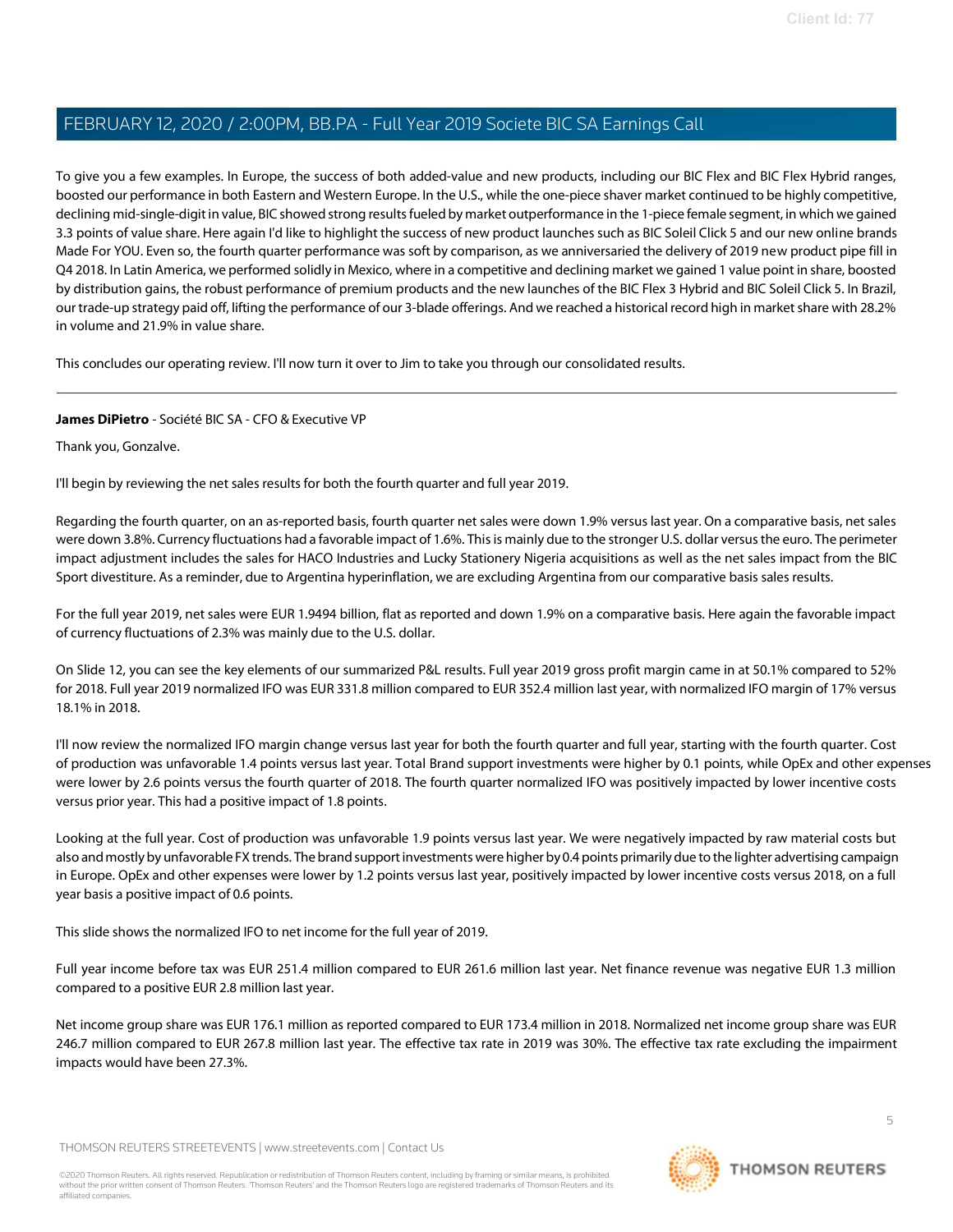EPS group share was EUR 3.91, up 2.9% compared to EUR 3.80 last year. Normalized EPS group share decreased 6.8% to EUR 5.47 compared to EUR 5.87 last year.

In 2019, we invested EUR 113.6 million in CapEx. The overall CapEx level was lower than originally planned due to both phasing of investments and a lower level of investments due to market trends.

On this slide, we see the main elements of working capital. We experienced increases in both inventories and accounts receivable. Inventories increased to EUR 455.6 million and accounts receivable to EUR 545.6 million. Trade and other payables were EUR 126.4 million. Almost half of the inventory at the end of the year was associated with the Stationery category.

Thisslide summarizesthe evolution of our net cash position between December 2018 and December 2019. Net cash from operating activities was EUR 318.2 million, including EUR 334.5 million in operating cash flow. Net cash was impacted by investments in CapEx as we invested EUR 113.6 million in 2019, a dividend payment of EUR 155.2 million, share buyback of EUR 39.2 million and the acquisition investments of HACO and Lucky Stationery of EUR 16.2 million. Our net cash position at the end of 2019 was EUR 146.9 million.

This ends the review of our fourth quarter and full year consolidated results, and I'll give the floor back to Gonzalve.

#### Gonzalve Bich - Société BIC SA - CEO & Director

Thanks, Jim.

I'll now take us through our 2020 global market assumptions, which are internal estimates based on market panel data.

In Europe, we expect markets to be flat to slightly declining in value for all 3 of our categories. In North America, we expect the U.S. stationery market to remain stable or increase slightly in value. As I mentioned in October, we anticipate the U.S. [pocket] lighter market to decline between 4% and 5% in value. For shaver, we expect the U.S. one-piece shaver market to follow a similar trend to 2019 and decline between 4% and 5% in value. In Latin America, we expect a low single-digit increase for all 3 of our categories in value.

Before I conclude with our 2020 financial outlook, let me share with you what I believe will be driving our performance for 2020.

We will continue to launch new and innovative products as well as line extensions such as BodyMark ultra fine and new BIC Kids coloring range in the U.S. With Lighters, I'm excited to announce the launch of a new multipurpose lighter, EZ Reach, in North America. EZ Reach is a hybrid of the pocket and utility lighter thatfitsin both your hand and pocket. As we estimate that more than 60%of consumerlighting occasions are nontobacco related, we believe EZ Reach will enhance consumer trade-up and boost our utility lighter performance. In shaver, we'll extend oursuccessful Soleil range with the launch of BIC Miss Soleil aqua colors in Europe and BIC Soleil Sensitive Advanced in the U.S. For men, we will launch our BIC Flex Hybrid range in Latin America. Finally, we're also launching Us, another gender-neutral razor for everybody; and a grooming product range at selected off-line customers in the U.S. We anticipate a solid performance, based on early retailer interest.

We will continue to focus on gaining distribution, expanding geographically and enhancing our route to market, as we successfully did last year in Africa. Last but not least, commercial excellence will also remain key to driving our performance; and will be enhanced under the stewardship of a recent addition to our team, Chester Twigg. We've already started and will continue to leverage new commercial capabilities as part of our "Invent the Future" plan, in particular revenue growth management. Our e-commerce business will continue to grow, thanks to our team's relentless efforts to seize new opportunities, enabling us to become increasingly present both off-line and online.

Now looking at normalized IFO main drivers for 2020. Gross profit margin will stabilize and brand support efficiency will be improved. Nevertheless, this will be more than offset by the costs related to the implementation of the new organization and the unfavorable impact of higher incentive plan costs versus 2019.

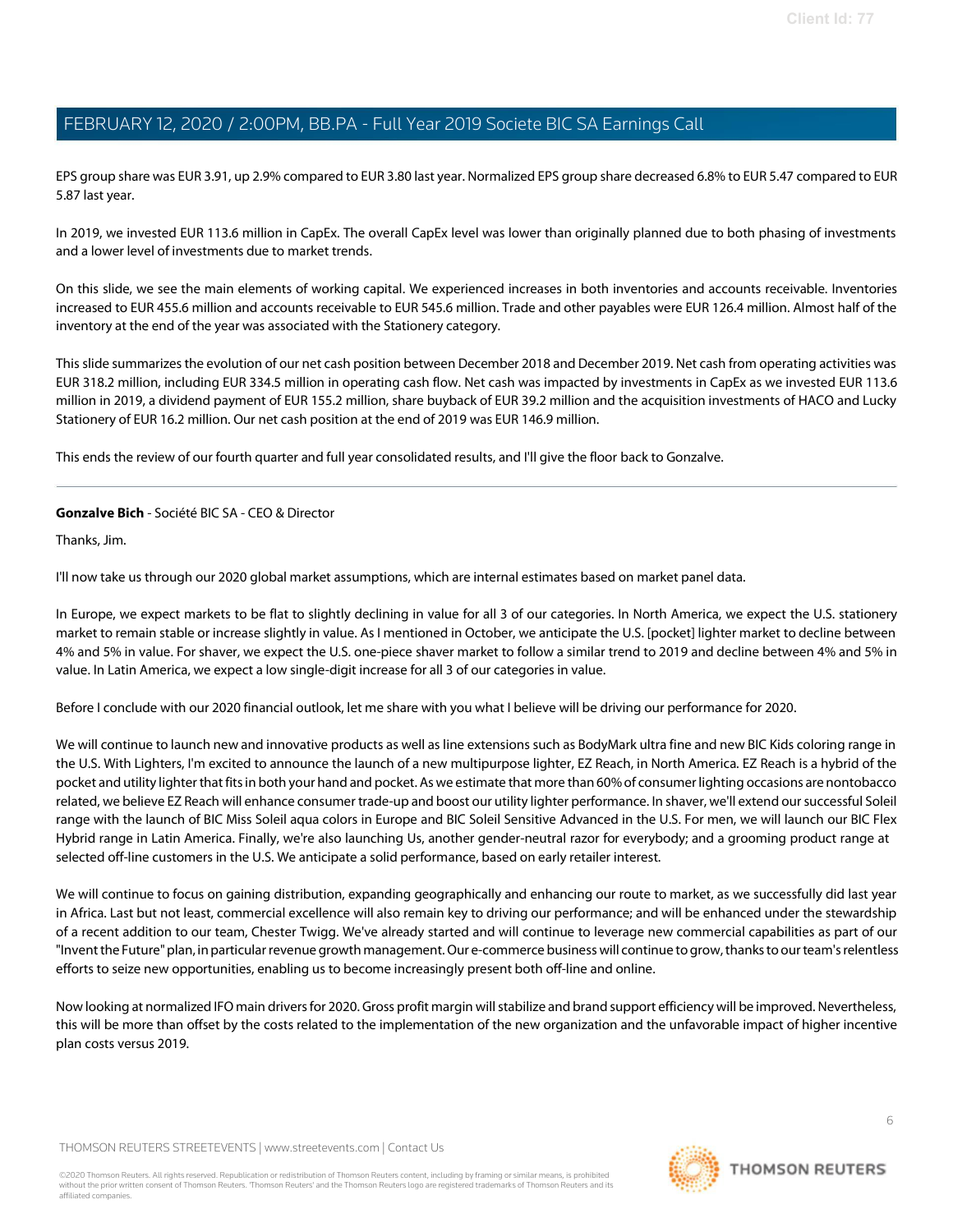In summary, our 2020 outlook is as follows. First, we expect full year 2020 organic netsales growth to be between minus 1% to plus 1% compared to full year 2019, with the year-on-year growth being weighted towards the second half. From a profitability perspective, full year 2020 normalized income from operations margin is expected to be between 16% and 17% of net sales, with a focus on cash generation.

Across the globe, our teams will continue to focus on improving effectiveness and delivering quality products that meet the needs of our consumers. We will continue to deploy our BIC 2022 Invent the Future plan, seize emerging opportunities and meet challenges as they arise to deliver long-term profitable growth.

This concludes our full year 2019 results conference call, and we're now ready to answer your questions.

#### **QUESTIONS AND ANSWERS**

#### **Operator**

(Operator Instructions) So we already have some questions in the queue, the first one being from the line of Charles Scotti from Kepler.

#### Charles-Louis Scotti - Kepler Cheuvreux, Research Division - Research Analyst

Yes. I've got 4 questions. The first one, why did you stop your share buyback program end of June? The second question then, on your IFO margin guidance for 2020. You said that it will be impacted by the cost implementation, but isn't it considered as a one-off and is excluded from the adjusted EBIT margin target? And then third question, on restructuring expenses in 2020. Can you give us an idea of the amount both for the P&L and the cash flow statement? And the last question, does your guidance include a price increase in the Lighters division; and if yes, in which geography?

#### James DiPietro - Société BIC SA - CFO & Executive VP

So first, on the share buyback. In the second half of the year, obviously as we managed through ITF and some of the initiatives there, we were a bit more conservative in the share buyback program. We'll look again, as we move into 2020,to resume share buyback as part of our use-of-cash policy. The second question, if I understood it correctly, you were asking about the cost of the new organization related to ITF. That cost is not a one-off. That's not a part of restructuring. That's the costs of building the capabilities related to the new organization of global group supply chain, of consumer insights and innovation, of commercial operations, of the centers of expertise that we are building across the organization. That started in 2019 and will continue in 2020.The restructuring for 2020, we will be incurring some restructuring costs. It's probably a bit premature to give an indication of that amount since that's still in process, and the communication of that will happen throughout the year.

#### Gonzalve Bich - Société BIC SA - CEO & Director

Finally, to your question about lighter price increases. So as we built the operating plan for 2020, we looked at price increase as part of our ongoing RGM efforts around the world, in lighter included. First and foremost, I think it's really important that we accept that we're navigating in unprecedented waters in the lighter industry, especially in the U.S. Large tobacco companies expect cigarette volumes to decline between 4% and 6% for 2020. And some of them, as you may have noticed in the last couple of weeks, have decided not to provide any more multiyear guidance. In this environment I think our objective has to be, and moving forward, to focus on value as we address volume declines in the U.S. market. This means leveraging our sleeve segment and really focusing on those added-value designs that more than 1/3 of U.S. consumers are buying in 2019. I hope that we'll continue to do that 2020 moving forward. Developing direct-to-consumer personalized lighters through our Design My BIC online platforms continuesto be a growth lever for us. Adjusting price if and where relevant, and we've talked aboutthisin calls past, we have a sequential pricing strategy over years and channels. And we'll be implementing that in 2020, potentially in the back half of 2020, in the U.S. strengthening our positions in multipurpose lighters by launching the new products. And I'm really excited about what EZ Reach can do because it was a space that we weren't covering between pocket and utility, and there's really a need for consumers who are maybe lighting candles or other things and

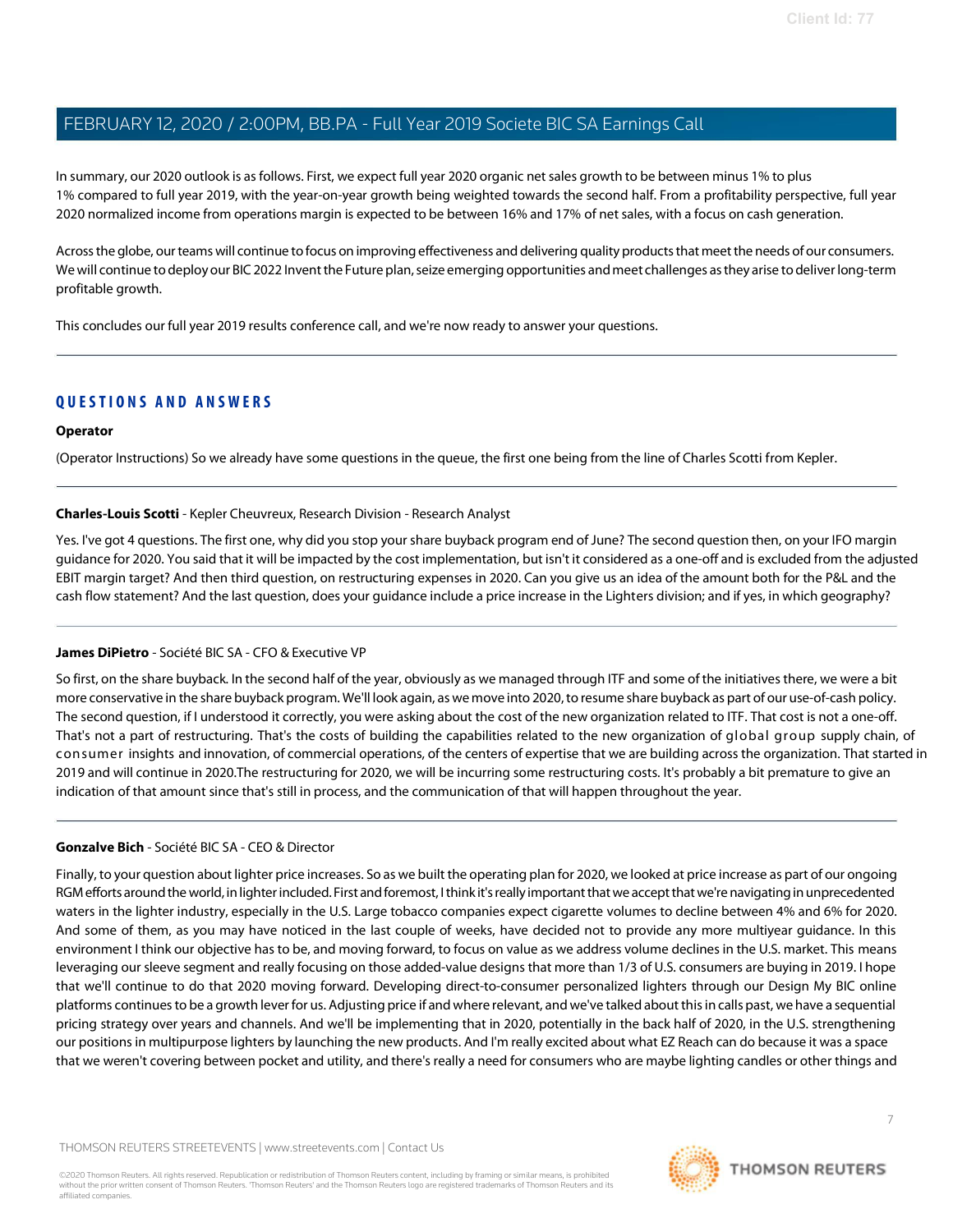needed something different. We also have distribution gain opportunities in measured and unmeasured markets, notably in food and dollar. And we're going to continue to make "BIC seen, BIC sold" a priority and increase point-of-sale momentum through on-shelf availability.

#### Operator

Okay. So the next question in the queue comes from the line of Nicolas Langlet from Exane BNP Paribas.

#### Nicolas Langlet - Exane BNP Paribas, Research Division - Research Analyst

So I've got 4 question as well. And the first one, on the U.S. lighter. So you expect the market to be down 4% to 5% in value term in full year '20. What is your volume assumption in that outlook? Back in Q3, you were expecting something like high single-digit volume decline in the U.S. in 2020. Is it still the case? And another related question on the Lighters in the U.S., do you have visibility on the level of inventories at retailers level at the end of the year? Second question, on the cost optimization linked to BIC 2022 plan. Have you already generated some savings in 2019? What's the outlook for 2020? And are you still comfortable with the EUR 45 million objective communicated before?

And third question on the -- now that we are well advanced in the BIC 2022 plan, are you able to share with us your aspiration in terms of margin at the end of the plan? And last question, Cello India. Do you think the situation is now stabilized, or do you expect further headwind in 2020?

#### Gonzalve Bich - Société BIC SA - CEO & Director

Okay. So first question, Lighters. It's still -- so our outlook for 2020 from a volume perspective remains high single digits decline. And we'll continue to stay really close to that throughout the year, but that's our current view. Lighter inventory: So I think, if we take the 4 quarters of 2019, we think about how the year started. And the volatility in Q2 then Q3 and even lending into Q4 as we work with our trading partners and retailers to make sure that there's the right level of inventory at all parts of the chain has been a challenge. As industry, the tobacco industry, has released different data and has reacted to the swings in their industry, it's put a lot of pressure on all of us. And it's something that we need to stay really close to in 2020, but as I said, one of the things that I'm, the teams are really focused on in the U.S. is making sure that we have outstanding on-shelf availability to make sure that the entire range of products at retailers is visible and ready for sale. Jim, will you tackle the next one?

#### James DiPietro - Société BIC SA - CFO & Executive VP

Yes.

#### James DiPietro - Société BIC SA - CFO & Executive VP

Yes. Nicolas, on the ITF savings, the 2-part question, 1 for 2019 and then for 2020. For 2019, we said coming into the year we would expect to realize a few million of euro savings; and we did realize that, which is good news. And that is obviously reflected in the results of 2019. As we move towards 2020, the forecast of what we look at right now is suggesting a range of EUR 5 million to EUR 10 million of savings. And then we'll obviously give you updates as we progress through the year, on how much of that and when we realize that EUR 5 million to EUR 10 million.

THOMSON REUTERS STREETEVENTS | www.streetevents.com | Contact Us

©2020 Thomson Reuters. All rights reserved. Republication or redistribution of Thomson Reuters content, including by framing or similar means, is prohibited without the prior written consent of Thomson Reuters. 'Thomson Reuters' and the Thomson Reuters logo are registered trademarks of Thomson Reuters and its affiliated companies.

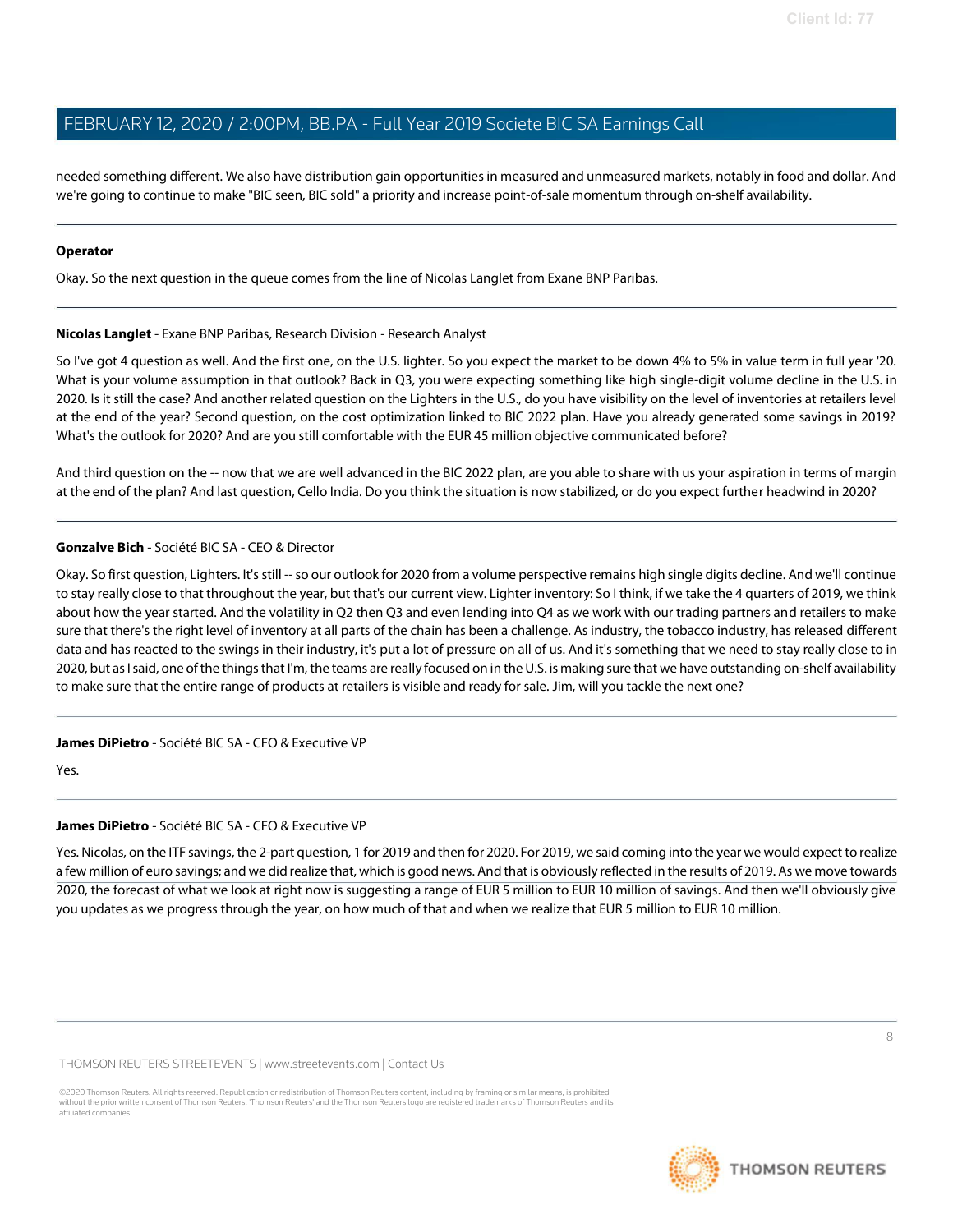#### Gonzalve Bich - Société BIC SA - CEO & Director

With regards to your question about Cello, I think I said it during my opening comments. It's been difficult. 2019 was a difficult year. It was a disappointing year. We achieved a lot but not what we hoped; from an industrial perspective, really excited about what the Karembeli factory can mean for us over time, but the rationalization strategy that we talked to you about, and I said, it hasn't borne the fruits, bear the fruits that we had hoped. And we continue to drive rationalization because it will help us over the long term simplifies the choice that consumers have to make at point of sale to find the right Cello product, but it is an extremely tough market to operate in. I think a lot of CPGs are finding it's fragmented. It requires a lot of finesse, and it's something that we're going to work hard at. I'm really happy that Chester Twigg has joined us. He's got relevant experience in the market. He was born in the market, and I'm excited to have him join the team and add his thoughts to how we can continue to grow in India over time.

#### Nicolas Langlet - Exane BNP Paribas, Research Division - Research Analyst

Okay. And on the margin question in 2022.

#### Gonzalve Bich - Société BIC SA - CEO & Director

Sorry. So no, we are not giving guidance on final margin or planned margin. Ithink it's a little bit too early given the volatility we have in our market; and all the programs and projects that we're putting in place to transform our organization, how we operate and capture value in the different pockets of growth that we can find around the world.

#### Nicolas Langlet - Exane BNP Paribas, Research Division - Research Analyst

Okay. And just to come back on Jim's comment on the ITF savings, the EUR 5 million to EUR 10 million. Is it additional to the few millions generated in '19? Or it's cumulated.

#### James DiPietro - Société BIC SA - CFO & Executive VP

It's additional.

#### Nicolas Langlet - Exane BNP Paribas, Research Division - Research Analyst

Okay, additional. All right.

#### **Operator**

(Operator Instructions) And the next question comes from the line of Marie Fort from SG.

#### Marie-Line Fort - Societe Generale Cross Asset Research - Equity Analyst

I've got one questions about Stationery. Could you detail further your new product strategy for 2020? The division is struggling with very low operating margin. It's partly due probably to Cello, but what is your strategy on the Stationery division? I've got a second question to know what level of CapEx you are expecting for 2020. And also, could you precise what today your percentage of online sales?

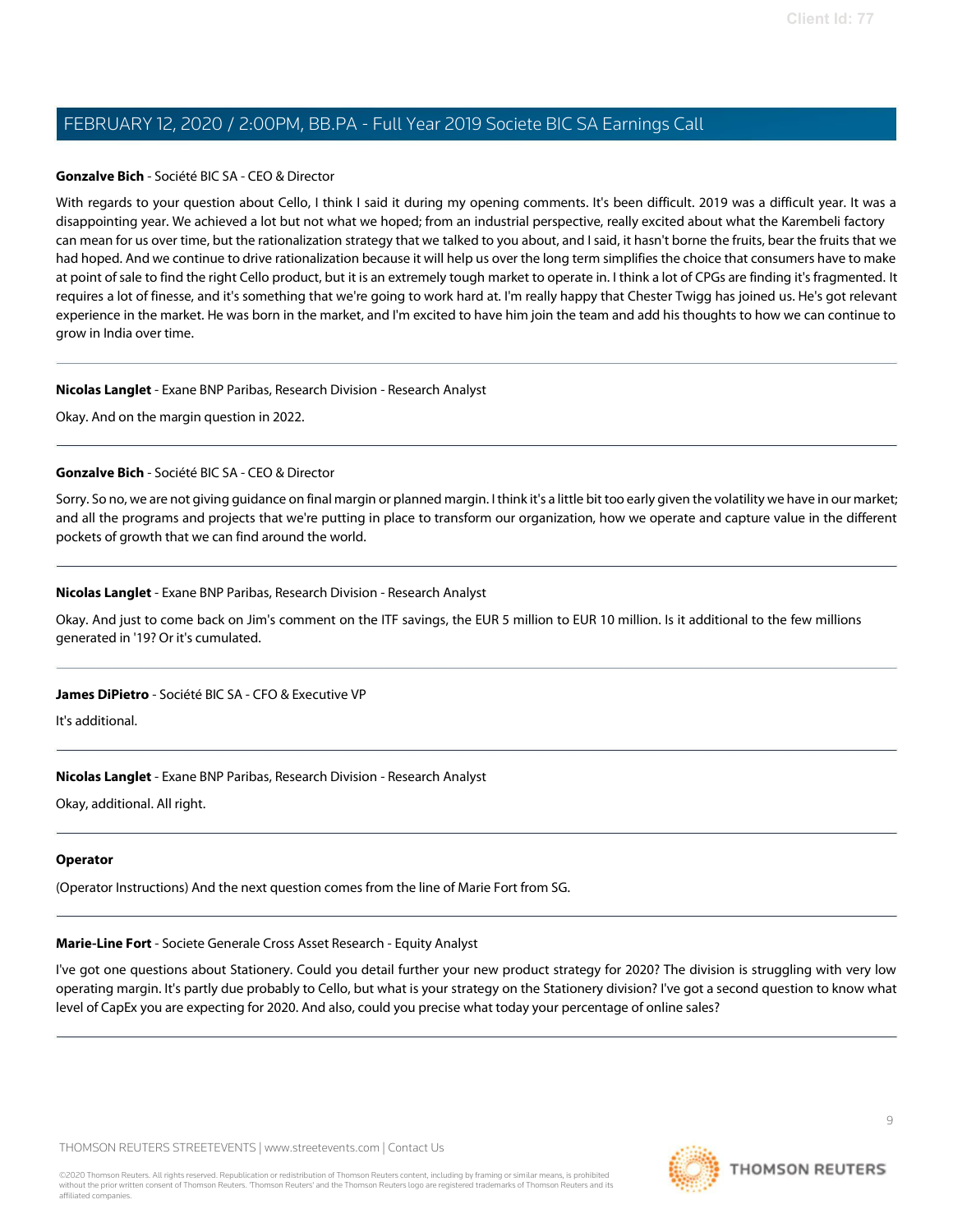#### James DiPietro - Société BIC SA - CFO & Executive VP

Yes. So let me address the CapEx question. As we move into 2020 right now, our estimate of planned CapEx investments for this year will be in the range of EUR 100 million to EUR 110 million.

#### Gonzalve Bich - Société BIC SA - CEO & Director

Your question on Stationery. You're right. It's a challenging category, but we like challenges. And new products and line extensions have to be part of our strategy moving forward as we continue to invest in innovation. And innovation in Stationery takes time, from an industrial perspective, to bear fruit, but what I'm excited for 2020 about is BodyMarks and the launch in Europe, so we'll be launching in France, Belgium, some Latin American markets; as well as a first extension of the BodyMark range with the ultra fine product in the U.S. And when we launched BodyMark early last year, to good, actually great, interest from retailers and solid interest and repeat from consumers, one of the things that we figured out, we used a brush tip on that product, was that people really wanted fine to be able to do high level of details. They were expressing themselves on their skin, and this product does that. Also Gelocity quick dry in Europe, the U.K., Spain, Italy, Nordics; and Illusion gets extended into Latin America and Brazil. The Intensity felt pen launch in Mexico and new coloring ranges in the U.S. under the BIC Kids coloring franchise as well as extension in France and in India. We're also enhancing our route to market and planning on gaining distribution, notably in Europe, in stationeries and discounters, where there are some white spaces for us to capture; and in Brazil, in the independent stationery sector. Of course, in the emerging markets, working in those important African markets, not only South Africa, Morocco and some of the other historic markets, but Nigeria and Kenya, where we have a growth plan over time. And finally and to Nicolas's question, continue to work on India.

Commercial innovation and e-commerce acceleration. I'm really pleased with what we've been able to achieve in the last 18 months. I have a lot of confidence in what the team is putting together, notably in the U.S. and Europe, and there are some other things that we can do. And then planning for the back-to-school season in Europe, the U.S. and in Brazil.

#### Marie-Line Fort - Societe Generale Cross Asset Research - Equity Analyst

Could you tell us what the Cello part of the operating margin decline for the Stationery division in 2019?

#### James DiPietro - Société BIC SA - CFO & Executive VP

No, we still don't, as you know, report on Cello separately. Obviously it's had a negative impact on the total group, but we don't report Cello separately.

#### **Operator**

Our next question comes from the line of Charles Scotti from Kepler.

## Charles-Louis Scotti - Kepler Cheuvreux, Research Division - Research Analyst

Yes. I've got actually 4 additionalquestion. The first one, can you help usto quantify the raw material and FX tailwindsin 2020? The second question, can you give us a little bit more detail on the Us brand, razor brand, that you will launch? The third question, the share of new product as a total percentage of group sales has declined quite dramatically from 30% to less than 10%, I guess, today. So can you tell us the reason behind that? And how do you expect to revive the momentum for new products? And the last question, I'm just curious to hear your thoughts on the decision of the FTC to block the deal between Harry's and Edgewell Personal Care?

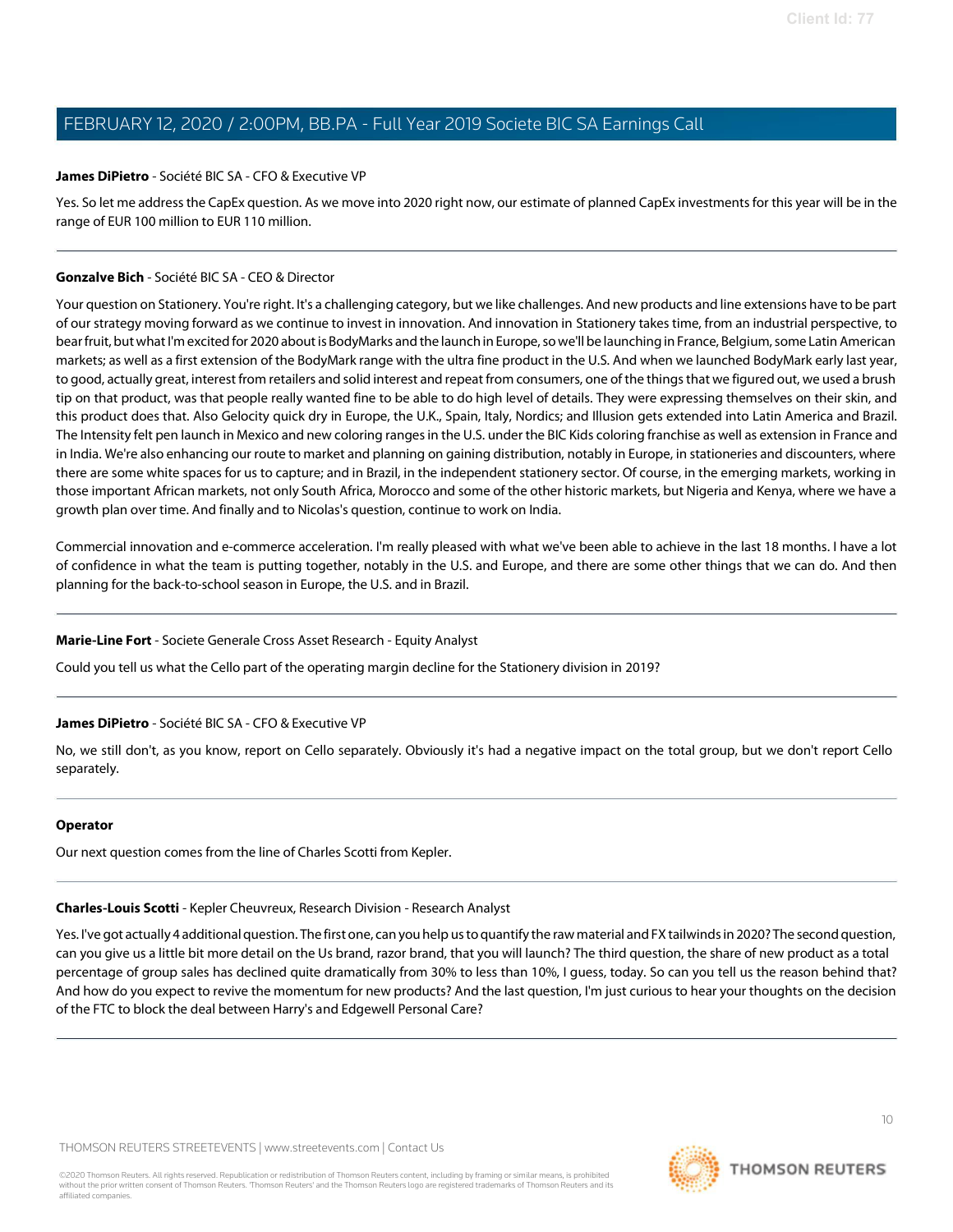#### James DiPietro - Société BIC SA - CFO & Executive VP

Let me start on the first question of raw material and FX as we look at 2020. Raw material costs would be viewed to be going up. However, some of the ITF procurement savings that we have forecasted in the plan for 2020 would help to neutralize that because, as we gain better procurement negotiations, that should help, hopefully, offset some of the raw material increases that we would see in the year. So that should help neutralize raw material net level. FX, we will -- I think as we've said, we're going to be hedged on commercial flows at \$1.1445 this year compared to \$1.19 last year. In total, that should give us about 60 basis points of favorability moving forward into 2020.

#### Gonzalve Bich - Société BIC SA - CEO & Director

So to your question about the launch of Us. We've listed it at 3 big U.S. retailers. Us is an another gender-neutral shaving system that allows everybody with anybody to experience a great shave at a fair price. It will be in stores sometime during 2020, and we'll update you when we have exact in-store date. Our plan is to achieve about 30% ACV over this year. New products, the drop in the percentage of value of new products as a percentage of total net sales: I think what you're seeing is the lag in the emphasis that we put on innovation in years past, right? So innovation today doesn't drop into the business tomorrow. From a FEED perspective, we're not where we want to be. And that's part of the ITF reorganization. I told you about the standing up of the consumer and market insight team, that we've merged the Stationery and shaver design engineering and NPD teams that will allow us over the years to come to roll out more products like BodyMark. And definitely our aim is to get back in the right direction, not in the direction that it's at right now. And it's a critical part of the ITF transformation journey.

To your question about the recent FTC communication related to the Edgewell-Harry's what was merger, no longer; and then the press releases by their respective boards. I think the speed of evolution, of change in the world is incredible; and it's going to continue to increase. And to be competitive, we need to be agile and seize opportunities as they arise and strive to create new ones constantly. It's a permanent mindset that we need to have. And our team in the U.S. isfocused on this and executing the launch of that Us product that we talked about as well as some others, but it's going to continue to be a really interesting space, shaver, and one that we continue to watch.

#### **Operator**

We have no further questions in the queue. (Operator Instructions) Okay, so we have no questions coming through, so I'll hand back over to the hosts now.

#### Sophie Palliez-Capian - Société BIC SA - VP of Corporate Stakeholder Engagement and External & IR Director

Okay. Thank you. Thank you, everyone, for your time on and interest in BIC. Next on our financial agenda will be Q1 results on April 23. And we're also looking forward to seeing you on May 19 for our Capital Markets Day in Paris. In the meantime, as usual, if you have any further questions, do not hesitate to call us. Thank you.

Gonzalve Bich - Société BIC SA - CEO & Director

Thank you.

James DiPietro - Société BIC SA - CFO & Executive VP

Thank you.

#### **Operator**

Thank you for joining today's call. You may now disconnect your handsets.

THOMSON REUTERS STREETEVENTS | www.streetevents.com | Contact Us



**THOMSON REUTERS**